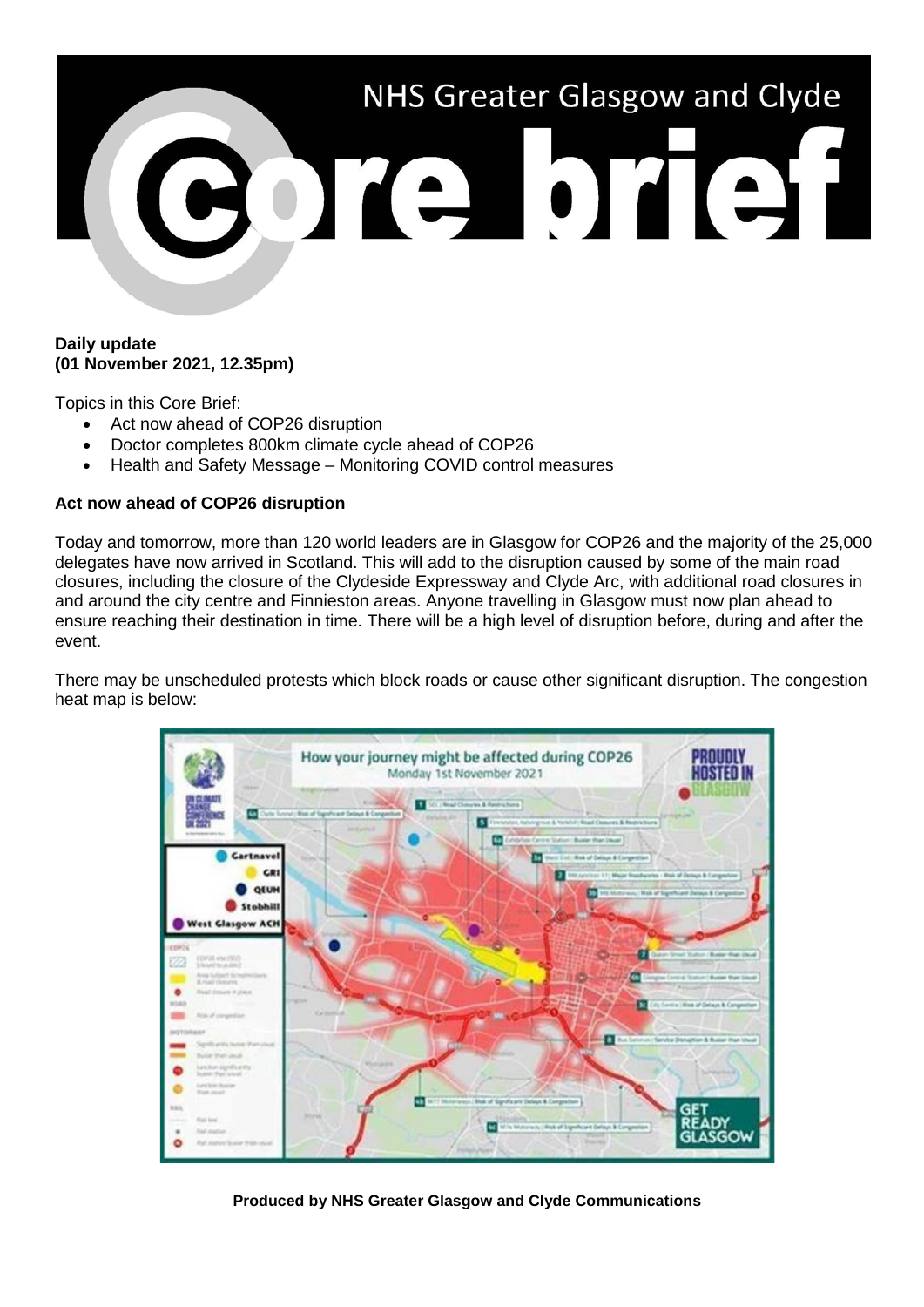You must act now to plan ahead. Watch this video that details some of the expected impacts of COP26 and how you can get ahead: (77) NHSGGC Staff - [UN Climate Change Conference \(COP26\) Travel Information -](https://www.youtube.com/watch?v=XshPABt9qlE&t=4s) [YouTube](https://www.youtube.com/watch?v=XshPABt9qlE&t=4s)

Have you checked the staff FAQs? A number of questions which services and staff may have in relation to NHSGGC operations and how they might be impacted by COP26 have been produced. These are available at: [NHSGGC: COP26 Climate Conference.](https://www.nhsggc.org.uk/about-us/cop26-conference/staff-information/)

Remember to carry your staff ID with you at all times to access your own facility and any others you have to attend.

You can keep up to date on all COP26 arrangements by visiting: [www.getreadyglasgow.com](http://www.getreadyglasgow.com/)

For a useful round-up on COP26 disruptions on the BBC website, visit: [COP26: How are road closures](https://www.bbc.co.uk/news/uk-scotland-58809709)  [affecting Glasgow? -](https://www.bbc.co.uk/news/uk-scotland-58809709) BBC News



Left to right – Jack Wallace (Ewan's son), Dr Ewan Wallace and NHSGGC Chairman, Professor John Brown CBE

#### **Doctor completes 800km climate cycle ahead of COP26**

A NHSGGC doctor has cycled over 800km, from London to Glasgow, to raise awareness around the impact of air pollution on health, ahead of COP26.

Dr Ewan Wallace, Consultant in Paediatric Anaesthesia and Chronic Pain at the RHC, took part in the massive Ride for their Lives trek, alongside fellow health care professionals.

The challenge started at Great Ormond Street Hospital in London on Sunday, October 24, with Ewan clocking his final kilometres at Glasgow's Gartnavel General Hospital yesterday (Sunday, October 31).

Ewan was one of 39 participants to complete the gruelling 800km cycle, while others completed various stages in cities such as Bristol, Sheffield and Newcastle.

Ewan said: "This has been one of the best experiences of my life, it was great to get such an important message out there, while meeting so many people and members of the public along the way.

"We have a unique opportunity to use the platform of COP26 to highlight the impact that air pollution has on our health and the health of our children. This is our chance to be a voice for younger generations and our patients.

"I've always been an advocate for becoming greener and more sustainable, so this was a natural fit. I set up the Green Theatre Project at the Royal Hospital for Children in Glasgow, which looks at how we can reduce

#### **Produced by NHS Greater Glasgow and Clyde Communications**